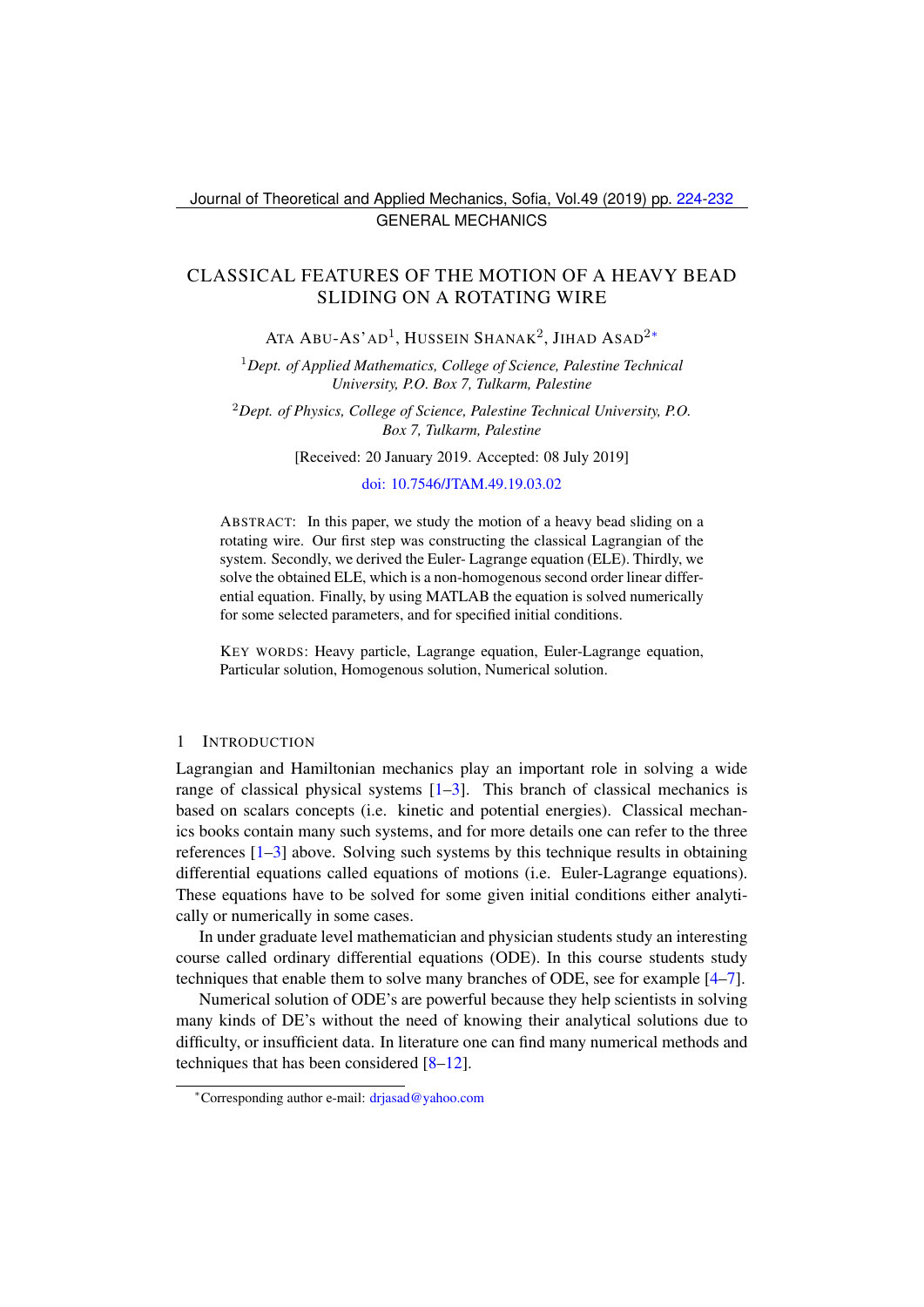In this paper, we choose an interesting physical system (a heavy bead sliding in a rotating wire). The importance of this example is due to the fact that the kinetic energy of it depends on both the dynamical variable and its derivative, instead on the time derivative only as it is familiar [\[3\]](#page-8-2). In addition, problems similar to the system considered in this work arise when we study dynamics of mechanical systems with rotating parts performing various operations such as mixing, grinding, drying, etc. of diverse substances [\[13](#page-8-7)[–15\]](#page-8-8). In our system we considered the simplest situation where friction is neglected.

The rest of this work is organized as follows: In Section [2](#page-1-0) an explanation how to obtain the Euler-Lagrange equation of the system is illustrated. Analytical and numerical solution for the system is given in Section [3.](#page-2-0) Results and discussion are presented in Sec. [4.](#page-4-0) Finally, we close the paper with a conclusion. which is given only distance from original  $\mathbf{f}$ 

## <span id="page-1-0"></span>2 PHYSICAL DESCRIPTION OF THE SYSTEM AND ITS EULER-LAGRANGE **EQUATIONS**

Consider a heavy bead of mass  $(m)$  sliding without friction on a thin wire that is rotating about a vertical axis by an external agent (i.e. motor) at a constant angular frequency  $(\omega)$  as illustrated in Fig. [1](#page-1-1) below. bead of mass (*m*) sliding without friction on a thin wire that is retical axis by an external agent (i.e. motor) at a constant angular



<span id="page-1-1"></span>Fig. 1. Heavy bead sliding on a rotating wire. Fig. 1. Heavy bead sliding on a rotating wire.

nonstrained to move on the wire. The importance of this examed the known explicit the state of the known explicit the state of the state of the state of the state of the state of the state of the state of the state of the *L*  $\alpha$  *L* d  $\beta$  *L* d  $\beta$ fact that the kinetic energy in this case depends on both the dynamical variable and constrained to move on the wire. The importance of this example comes from the constrained to this example comes from the on its derivative, instead of on the time derivative alone. The wire is tilted away from the vertical y-axis by a fixed angle  $\psi$ . The bead is

kinetic energy and the potential energy of the bead respectively, then, as it is known To write the classical Lagrangian  $(L)$  of the system we need to write both the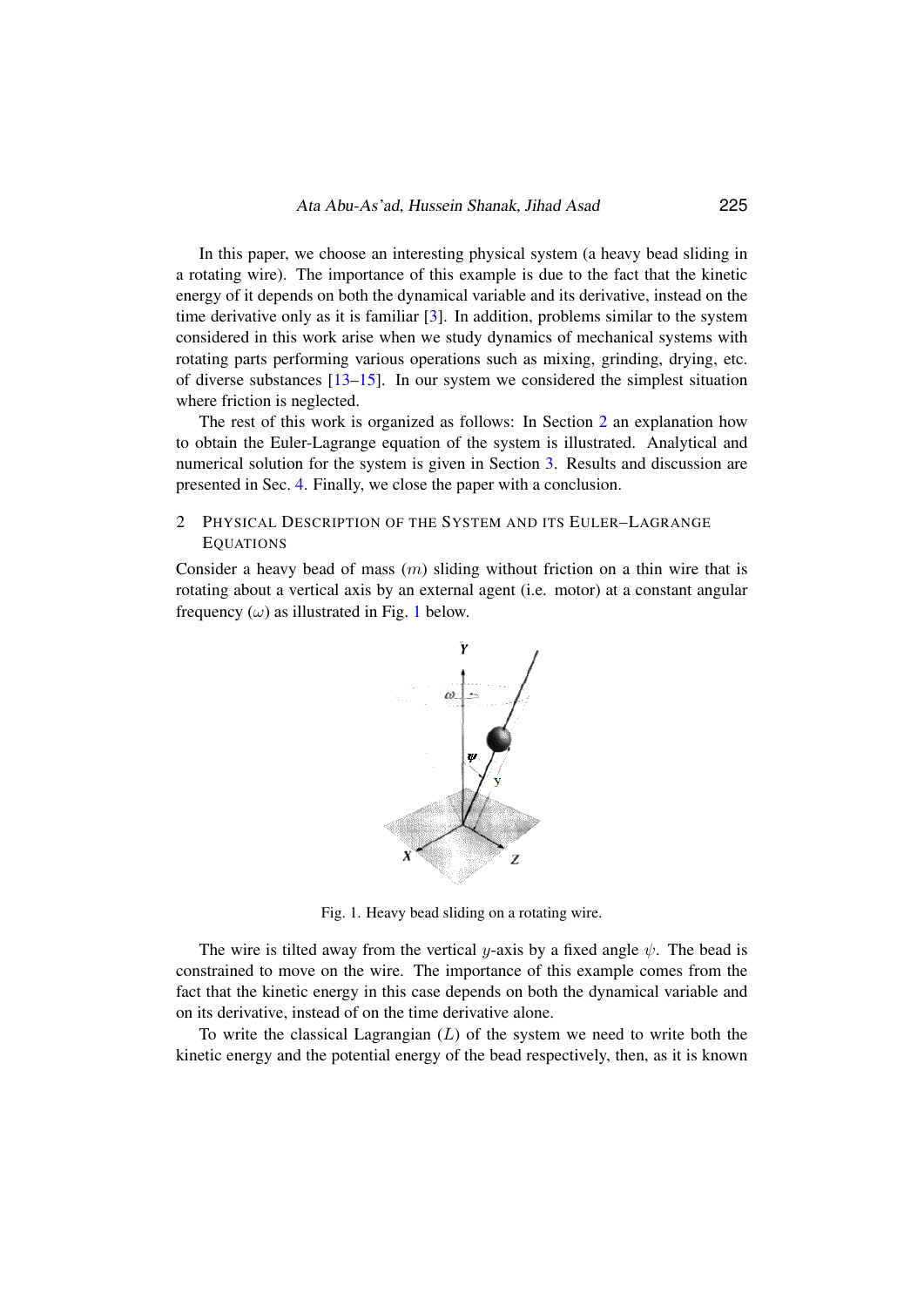$L = T - V$ . To describe the motion of the bug we need just one dynamical variable which is  $q$  (i.e., the distance from origin). Thus (for more details about the derivation one can refer to [\[3\]](#page-8-2))

(1) 
$$
L = T - V = \frac{1}{2}m(\dot{y}^2 + y^2\omega^2 \sin^2 \psi) - mgy \cos \psi.
$$

Now, by using the known equation

<span id="page-2-1"></span>
$$
\frac{\partial L}{\partial y} - \frac{d}{dt} \frac{\partial L}{\partial \dot{y}} = 0,
$$

the classical Euler–Lagrange equation read

(2) 
$$
\ddot{y} = y\omega^2 \sin^2 \psi - g \cos \psi.
$$

The last equation can now be solved for specific parameters if some initial conditions are given.

## <span id="page-2-0"></span>3 ANALYTICAL AND NUMERICAL SOLUTION OF THE SYSTEM

In this section we aim to solve Eq.  $(2)$  analytically and numerically for some specified initial conditions. First of all let us introduce the following two variables  $\alpha$  and  $\beta$ , where:

<span id="page-2-3"></span><span id="page-2-2"></span>
$$
\alpha = \omega \sin \psi ,
$$

$$
\beta = g \cos \psi.
$$

<span id="page-2-4"></span>Using Eqs.  $(3)$  and  $(4)$ , Eq.  $(2)$  becomes

(5) 
$$
\ddot{y} - \alpha^2 y = -\beta.
$$

Following the procedures known in the ordinary differential equations texts for undergraduate levels (see, for example,  $[5,6]$  $[5,6]$ ) one can easily solve Eq. [\(5\)](#page-2-4) above easily. From Literature it is clear that the solution of Eq. [\(5\)](#page-2-4) consists from two parts of homogenous solution  $(y_h)$ , and the particular solution  $(y_p)$ . The first one can be obtained by setting the right hand side of Eq. [\(5\)](#page-2-4) to zero, then the following homogenous solution is obtained (for more details the reader can refer to  $[2-5]$  $[2-5]$ ):

(6) 
$$
y_h(t) = A e^{\alpha t} + B e^{-\alpha t}
$$

Concerning the particular solution and since the right hand side of Eq. [\(5\)](#page-2-4) is constant, we can assume the particular solution as

<span id="page-2-5"></span>.

$$
(7) \t\t\t y_p(t) = C.
$$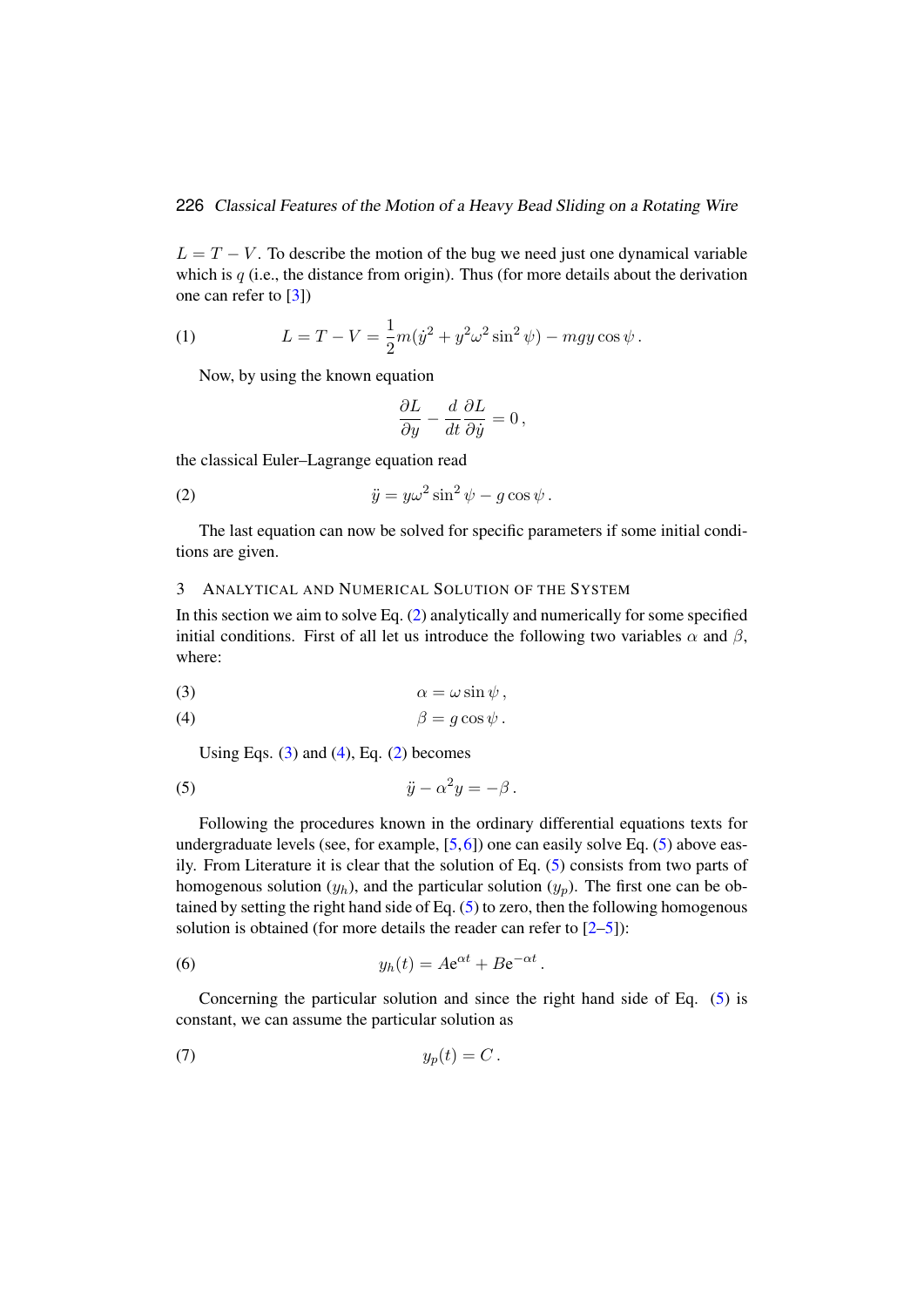After substituting Eq.  $(7)$  in Eq.  $(5)$ , one gets

(8) 
$$
y_p = \frac{g \cos \psi}{\omega^2 \sin^2 \psi}
$$

As a result, the general solution to Eq.  $(5)$  is the sum of Eq.  $(7)$  and Eq.  $(8)$ . Therefore, the general solution can be written as

<span id="page-3-0"></span>.

<span id="page-3-1"></span>(9) 
$$
y(t) = Ae^{(\omega \sin \psi)t} + Be^{-(\omega \sin \psi)t} + \frac{g \cos \psi}{\omega^2 \sin^2 \psi}.
$$

<span id="page-3-2"></span>Making use of the following initial condition:  $y(0) = 5m \dot{y}(0) = 0$ , one can write Eq.  $(9)$  as

(10) 
$$
y(t) = \left(5 - \frac{g \cos \psi}{\omega^2 \sin^2 \psi}\right) \cosh \left((\omega \sin \psi)t\right) + \frac{g \cos \psi}{\omega^2 \sin^2 \psi}.
$$

Below we make use of MATLAB in solving Eq. [\(10\)](#page-3-2) numerically for some selected parameters and the initial condition given above as presented in Figs.  $2 - 4$  $2 - 4$ .



 $\pi/2$ ,  $\pi/6$ ,  $\pi/4$ ,  $\pi/12$ ,  $t = 0.1i$ ,  $i = 0, 1, \ldots, 10$ , where y,  $y_1$ ,  $y_2$  are respect to  $\psi$ . Fig. 2. (Color online) The variation of the distance against time,  $\omega = 1$ ,  $\psi =$ 

Now, if we consider another new initial condition  $y(0) = 5$ ,  $\dot{y}(0) = 1$ , the general solution of Eq. (0) will be solution of Eq. [\(9\)](#page-3-1) will be

<span id="page-3-4"></span><span id="page-3-3"></span>(11) 
$$
y(t) = \left[5 - \left(\frac{1}{\omega \sin \psi} + \frac{g \cos \psi}{\omega^2 \sin^2 \psi}\right)\right] \cosh ((\omega \sin \psi)t).
$$

Again, we make use of MATLAB in solving Eq. [\(11\)](#page-3-4) numerically for some selected parameters and the initial condition given above as presented in Figs. [5](#page-5-0) – [9.](#page-7-0)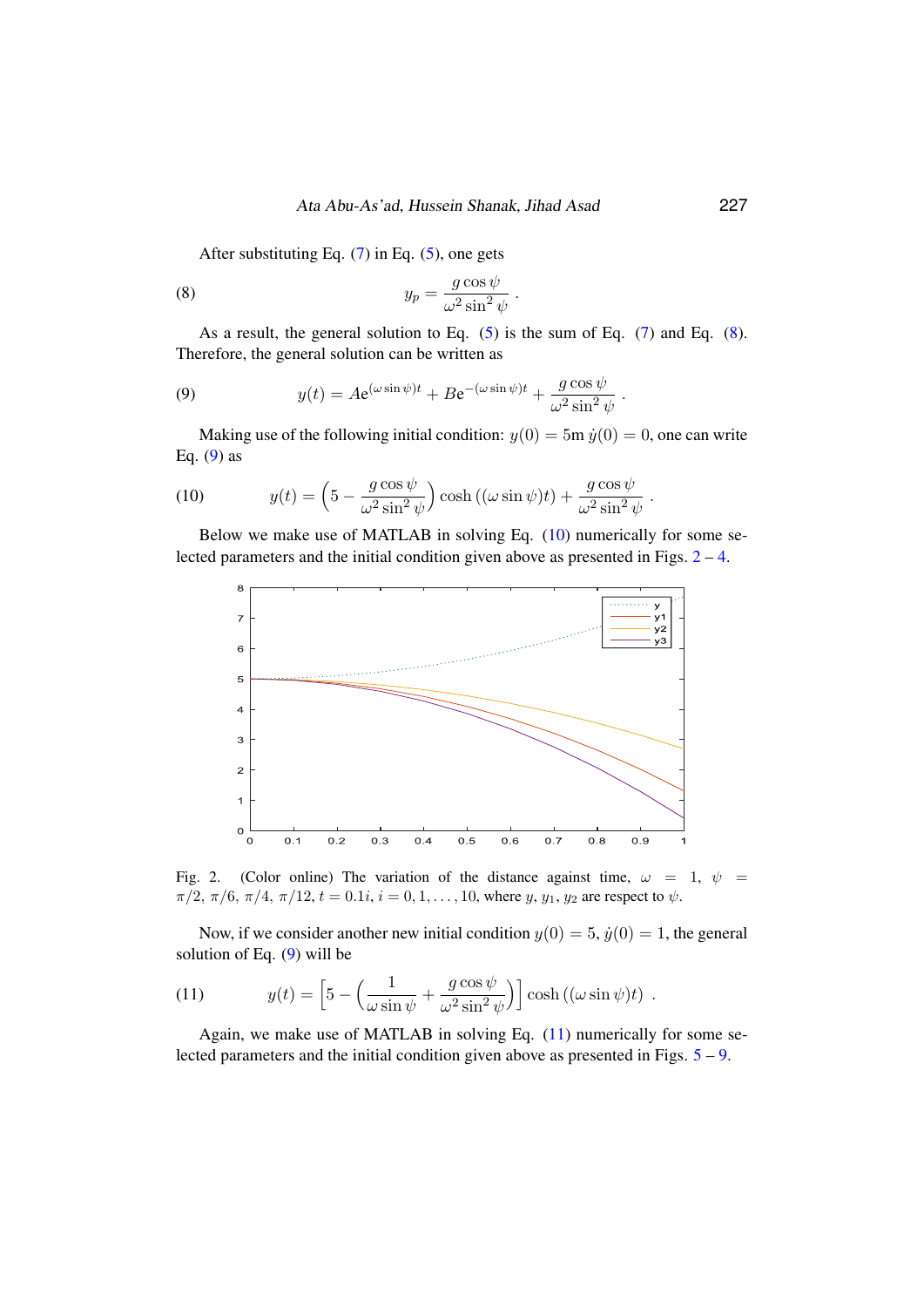

<span id="page-4-2"></span>Fig. 3. (Color online) The variation of the distance against time,  $\omega = (0.5, 1, 3), \psi = \pi/6$ ,  $t = 0.1i, i = 0, 1, ..., 10$ , where  $y, y_1, y_2$  are respect to  $\omega$ .



<span id="page-4-1"></span><span id="page-4-0"></span>Fig. 4. (Color online) The variation of the distance against time, and the angle  $\psi$  for fixed angular speed  $\omega = 1$ . Here  $\psi = (\pi/12)i$ ,  $t = 0.1i$ ,  $i = 0, 1, ..., 10$ .

# $\overline{4}$  RESULTS AND DISCUSSION

[4](#page-4-1) we use the initial conditions  $y(0) = 5$ ,  $\dot{y}(0) = 0$  to obtain the constant A and B Figures [2](#page-3-3) – [9](#page-7-0) show the position  $y(t)$  of the particle against the time. In Figs. 2 –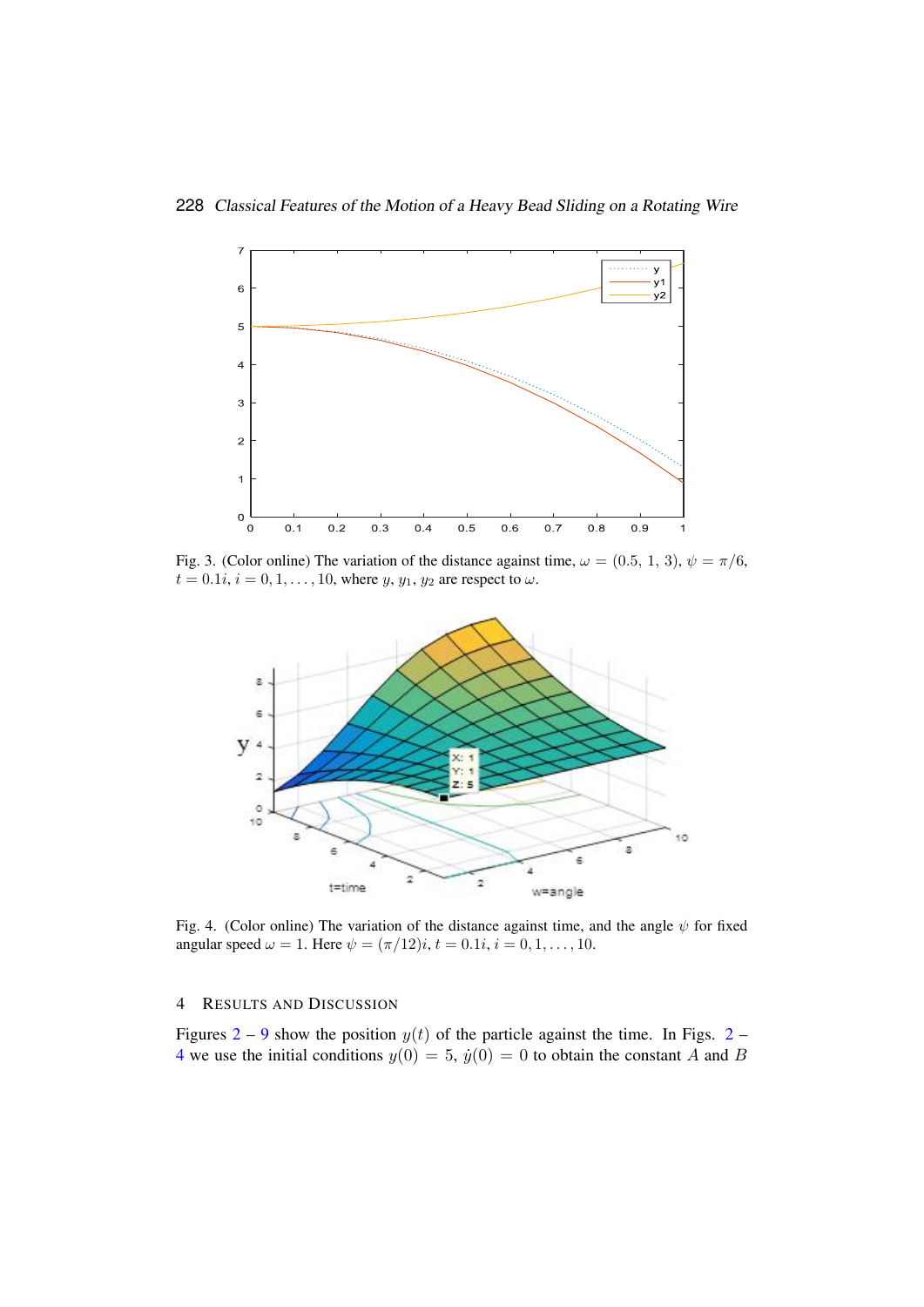

<span id="page-5-0"></span>Fig. 5. (Color online) The variation of the distance against time for  $\omega = 0.5$  and the following angles  $\psi = (\pi/2, \pi/6, \pi/4)$ , where y,  $y_1, y_2$  belong to  $\psi$ , respectively.

given in Eq. [\(9\)](#page-3-1) and then we plot  $y(t)$  against time. Figure [2](#page-3-3) shows the variation of position  $y(t)$  against time when angular speed is fixed and chosen to be  $\omega = 1$ , while the angle  $\psi$  is changing (here we consider  $\psi = \pi/2$ ,  $\pi/6$ ,  $\pi/4$ ,  $\pi/12$ ). On the other hand in Fig. [3](#page-4-2) the variation of the position  $y(t)$  against time is plotted when the angular speed is fixed and chosen to be  $\omega = 3$ , while the angle  $\psi$  is changing (here we consider  $\psi = \pi/2$ ,  $\pi/6$ ,  $\pi/4$  $\pi/4$ ,  $\pi/12$ ). Figure 4 shows the behavior of  $y(t)$  against both time and the angle  $\psi$  for constant angular speed  $\omega = 1$ .

In Figs.  $5 - 7$  $5 - 7$  $5 - 7$  we show the variation of the distance against time for different angles  $\psi = \pi/2$ ,  $\pi/6$  $\pi/6$ ,  $\pi/4$ , where in Fig. [5](#page-5-0) angular speed is taken  $\omega = 0.5$ , in Fig. 6  $\omega = 1$ , and finally in Fig. [7](#page-6-0)  $\omega = 3$ . In the last two figures (Figs. [8](#page-7-1) and [9\)](#page-7-0) the variation of the distance against tine for different angular speeds  $\omega = 0.5, 1, 3$ , in Fig. [8](#page-7-1) the angle is chosen to be  $\psi = \pi/4$ , while in Fig.  $9 \psi = \pi/12$  $9 \psi = \pi/12$ .

 $\pi/4$ . In Fig. [2](#page-3-3) one can see that for  $\psi = \pi/2$  the distance is increasing (the particle is moving away from the origin (i.e. moving to the right) as it is expected because the wire is rotating in a horizontal plane, and it is not inclined. But for the angles  $\psi = \pi/6$ ,  $\pi/4$ ,  $\pi/12$  the distance is decreasing. This is due to the fact that the bead is sliding towards the origin and it is sliding faster for  $\psi = \pi/12$  rather than  $\psi = \pi/6$ ,  $\pi/4$ .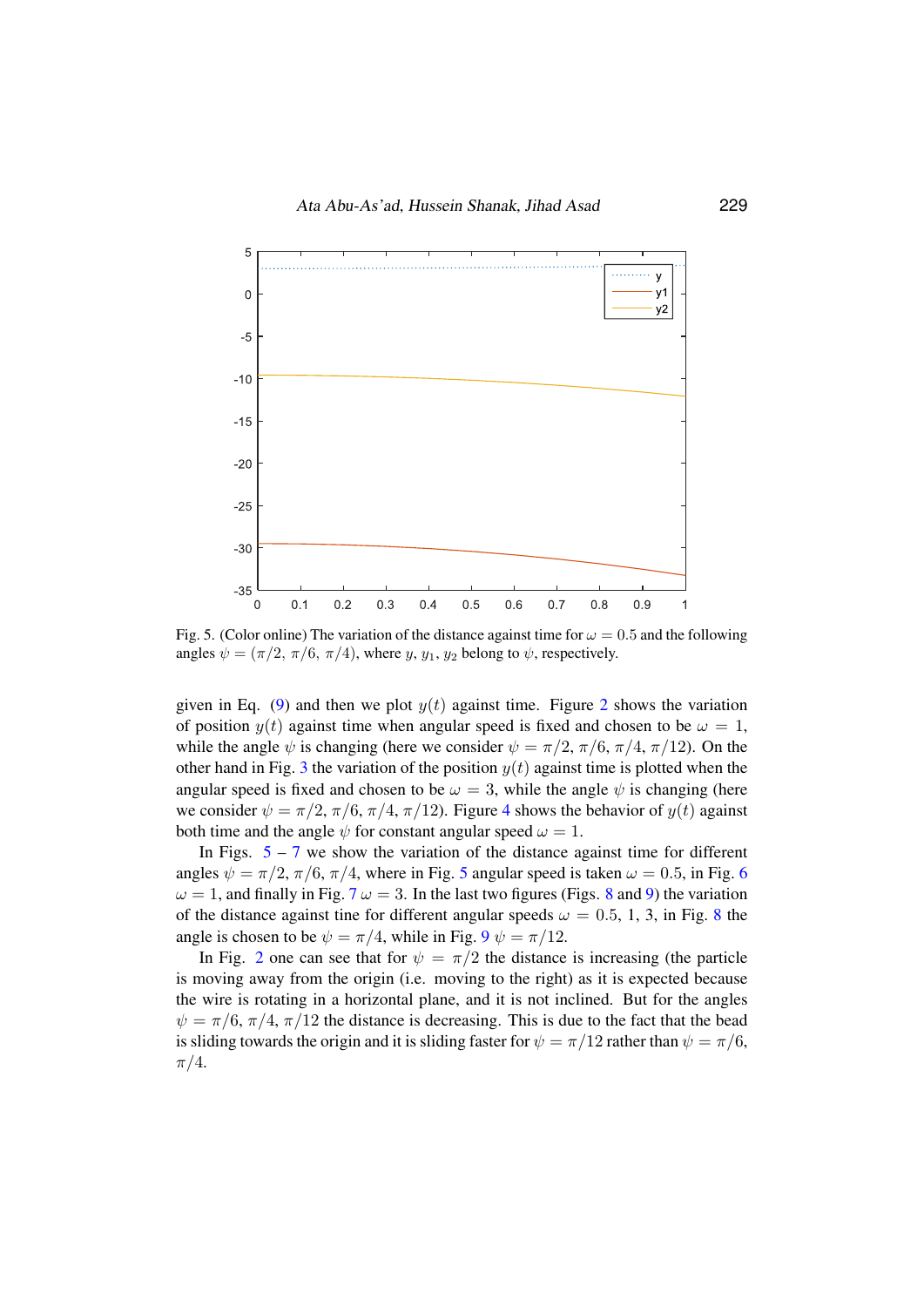

<span id="page-6-1"></span>Fig. 6. (Color online) The variation of the distance against time for  $\omega = 1$  and the following angles  $\psi = (\pi/2, \pi/6, \pi/4)$ , where  $y, y_1, y_2$  belong to  $\psi$ , respectively.



<span id="page-6-0"></span> $\mathcal{F}(\mathcal{F})$  , the distance against time for the distance against time for  $\mathcal{F}(\mathcal{F})$ Fig. 7. (Color online) The variation of the distance against time for  $\omega = 3$  and the following angles  $\psi = (\pi/2, \pi/6, \pi/4)$ , where  $y, y_1, y_2$  belong to  $\psi$ , respectively.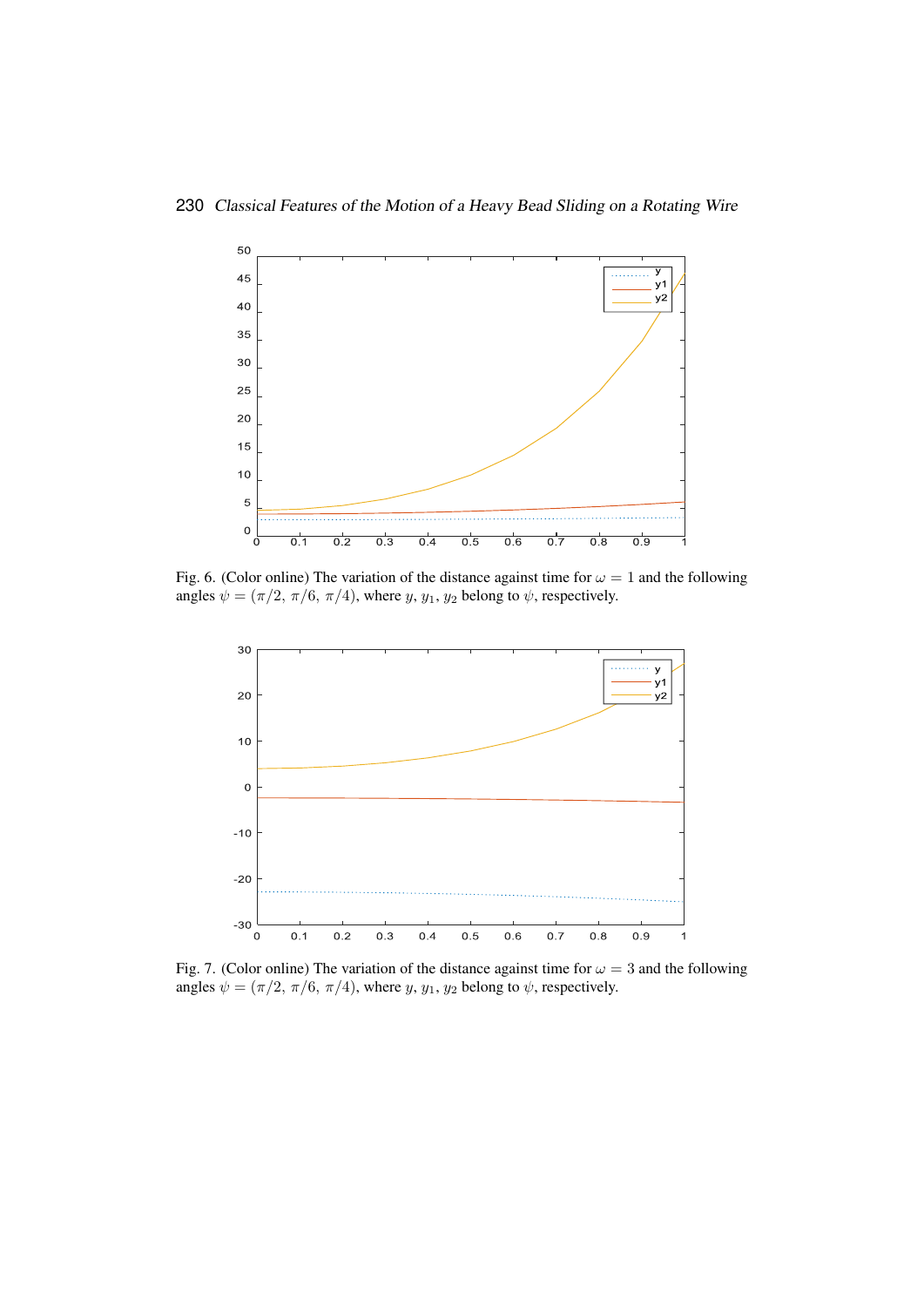

<span id="page-7-1"></span>Fig. 8. (Color online) The variation of the distance against time for the angle  $\psi = \pi/4$  and the following angular speeds  $\omega = 0.5, 1, 3$ , where  $y, y_1, y_2$  belong to  $\omega$ , respectively.



<span id="page-7-0"></span>Fig. 9. (Color online) The variation of the distance against time for the angle  $\psi = \pi/12$  and the following angular speeds  $\omega = 0.5, 1, 3$ , where  $y, y_1, y_2$  belong to  $\omega$ , respectively.